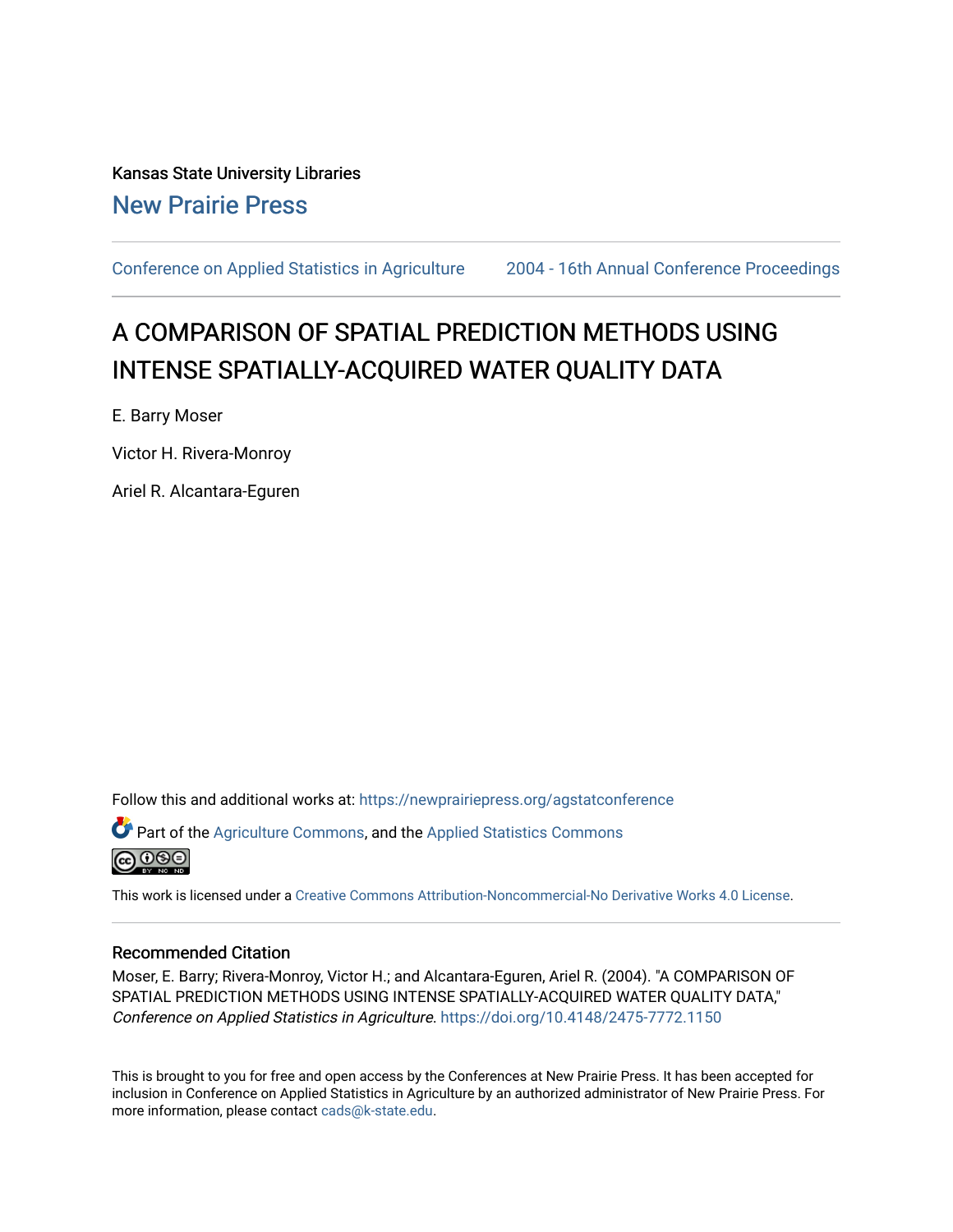## **A COMPARISON OF SPATIAL PREDICTION METHODS USING INTENSE SPATIALLY-ACQUIRED WATER QUALITY DATA**

E. Barry Moser, Department of Experimental Statistics, Louisiana State University AgCenter, Baton Rouge, LA 70803-5606

Victor H. Rivera-Monroy, Wetland Biogeochemistry Institute and Department of Oceanography and Coastal Sciences, Louisiana State University, Baton Rouge, LA 70803-5606

## Ariel R. Alcantara-Eguren, Departamento de Ciencia e Ingenierias, Universidad Iberoamericana-Puebla, Mexico

### **Abstract**

Water quality information obtained through intensive spatial sampling using automated devices provides opportunities to monitor and forecast the spatial distribution of nutrients and phytoplankton concentrations, and help establish water circulation patterns in estuarine and coastal waters. To be cost effective, efficient sampling designs and estimation methodologies must first be developed. As a starting basis, we applied an original transect sampling design that was used to estimate the spatial distribution of chlorophyll a, salinity, and temperature in the Cienaga Grande de Santa Marta, a coastal lagoon in Colombia. We superimposed the transects over satellite images of the lagoon obtained in the period 1993-2001 to evaluate the efficiency and accuracy of using such transects to estimate the distribution of water quality variables. The satellite images were taken in 1993 (SPOT-3), 1995 (Landsat-6), and 1999 (Landsat-6), and water reflectance values were used as a "proxy" for the water quality variables. Spatial prediction using kriging and thin-plate smoothing splines were used to predict reflectance for a grid network of points taken from the images, and predictions were compared with observed values to compare methods and transect routes. Rapid changes in reflectance in short distances (for example , caused by phytoplankton blooms), complicated the analysis, and neither method proved superior over all transect routes and images, although the kriging predictor remained relatively consistent in performance over the various selected sampling routes.

### **1. Introduction**

A water quality sampling strategy was employed in the Cienaga Grande de Santa Marta estuary system in Colombia, South America, to measure chlorophyll a, salinity, and temperature in the system at monthly intervals from March 19, 1999 through February 28, 2001. The system itself had been impacted through levees and water diversion structures and interest is in reestablishing the system to the extents possible to its prior state (Twilley et al 1998). To help understand how the system has been impacted, and how changes to water management might mitigate the impacts mentioned, knowledge of current salinity, temperature, and primary productivity levels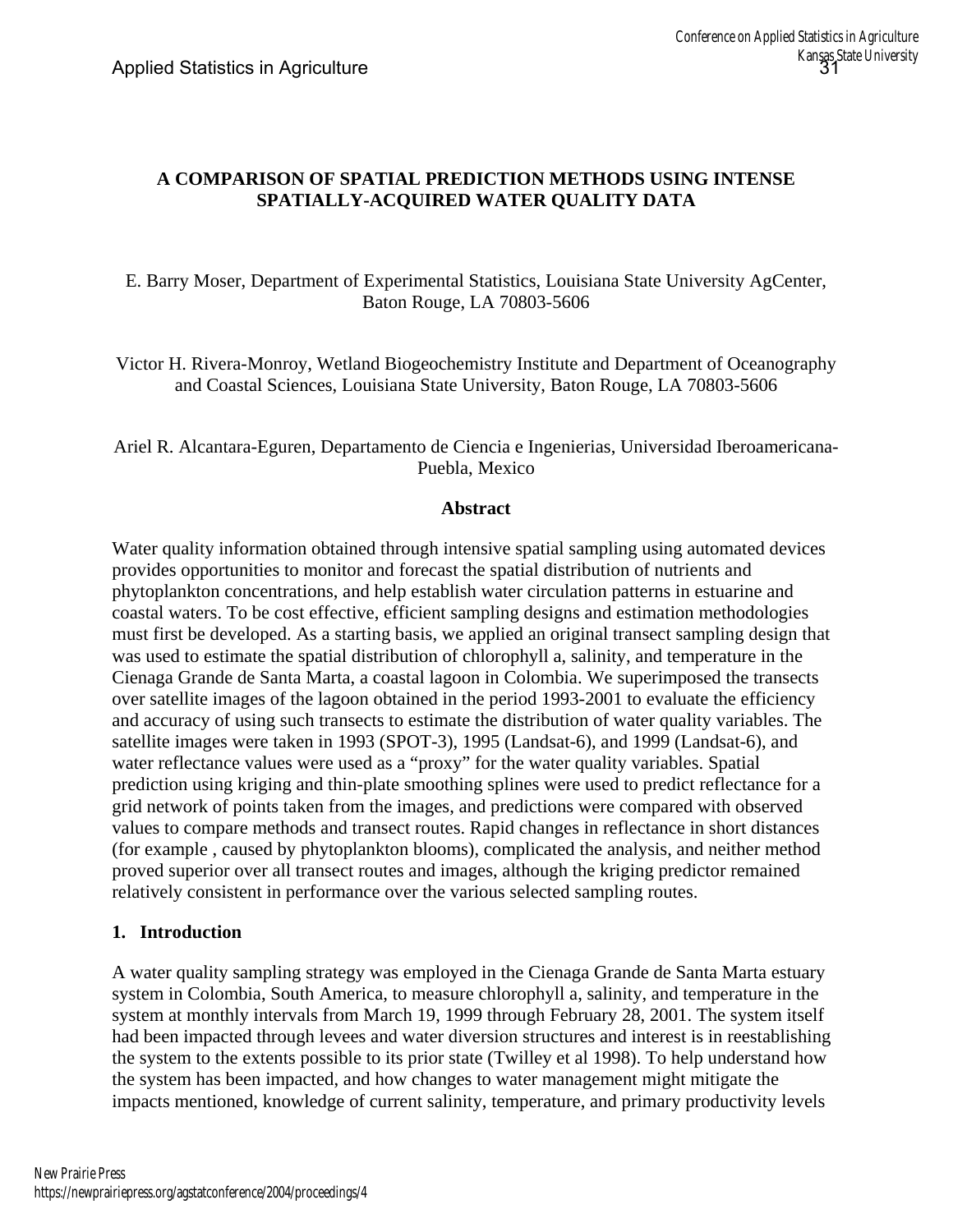of the system are required. As the system is dynamic, measurements through time including seasonal changes, replicated over years is also required. Rueda (2001) previously studied this estuary system using systematic sampling with 115 sampling locations spaced 2 km apart on a grid network sampled once during each major season.

To permit large-scale water sampling within a short interval of time, thus providing a "snapshot" of the system, a high-speed mapping and water sampling device was used. This sampling device consisted of a small boat outfitted with a geographic positioning system (GPS) device, a water pass-through system with sensors that conducts fluorometry (used to measure chlorophyll a) and salinity measurements at 10 second intervals, and a data logger to record geographic position and the water quality measurements. In this particular system, water temperature was recorded manually at 1 minute intervals. By driving the boat along a predetermined route at constant speed, water quality data are collected at very short intervals of space along the routes. Example sampling routes are shown in Figures 1a and 1b.



**Figure 1a**. Sampling routes employed in sampling water quality data from the Cienaga Grande de Santa Marta estuary system (March 19 1999-May 9, 2000).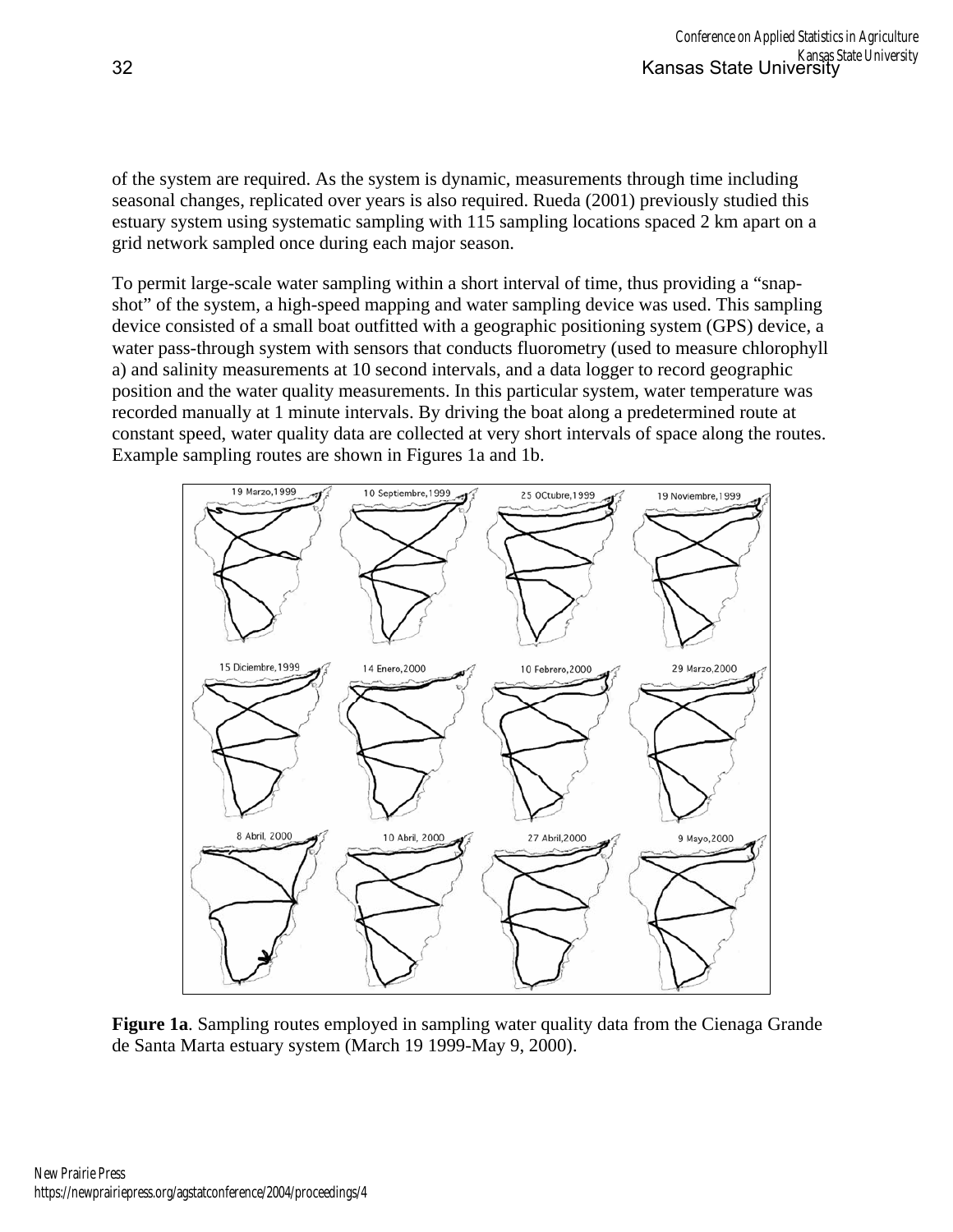

**Figure 1b.** Sampling routes employed in sampling water quality data from the Cienaga Grande de Santa Marta estuary system (June 27 2000-February 28, 2001).

The challenge for the data analysis is to use data collected along the routes at each of the sampling dates to predict the water quality information for the entire system. In addition, very large or small "outlier" or "spike" values would be observed when the boat crossed particular currents, eddies, and juxtaposed water bodies along the sampling routes. These currents and water bodies are associated with freshwater inputs from rivers emptying into the system, and from saline inputs from the Caribbean Sea.

Spatial data such as the water quality data collected in this study have been analyzed and spatially interpolated or predicted using a variety of methods. In particular, trend surface models using polynomial regressions, ordinary kriging and its generalizations, and smoothing splines have frequently been used (see e.g., Cressie 1991 for a variety of examples). To understand the usefulness of ordinary kriging and of smoothing splines for prediction and interpolation of the water quality data, a simulation study was developed to compare the methods. LANDSAT and SPOT images of the Cienaga Grande de Santa Marta system were available for 1993, 1995, and 1999. These images show spatial variability within the system thought representative of variability that would likely be observed in chlorophyll a, salinity, and temperature measurements. Indeed, data "spikes" are also contained within the images. Our objective was to provide a simple approach with a set of sequential steps to make this analysis as simple as possible ("user oriented") once the main algorithms were selected. Thus we did not consider specific analysis for the spikes or outliers when their frequency was low. Although in cases when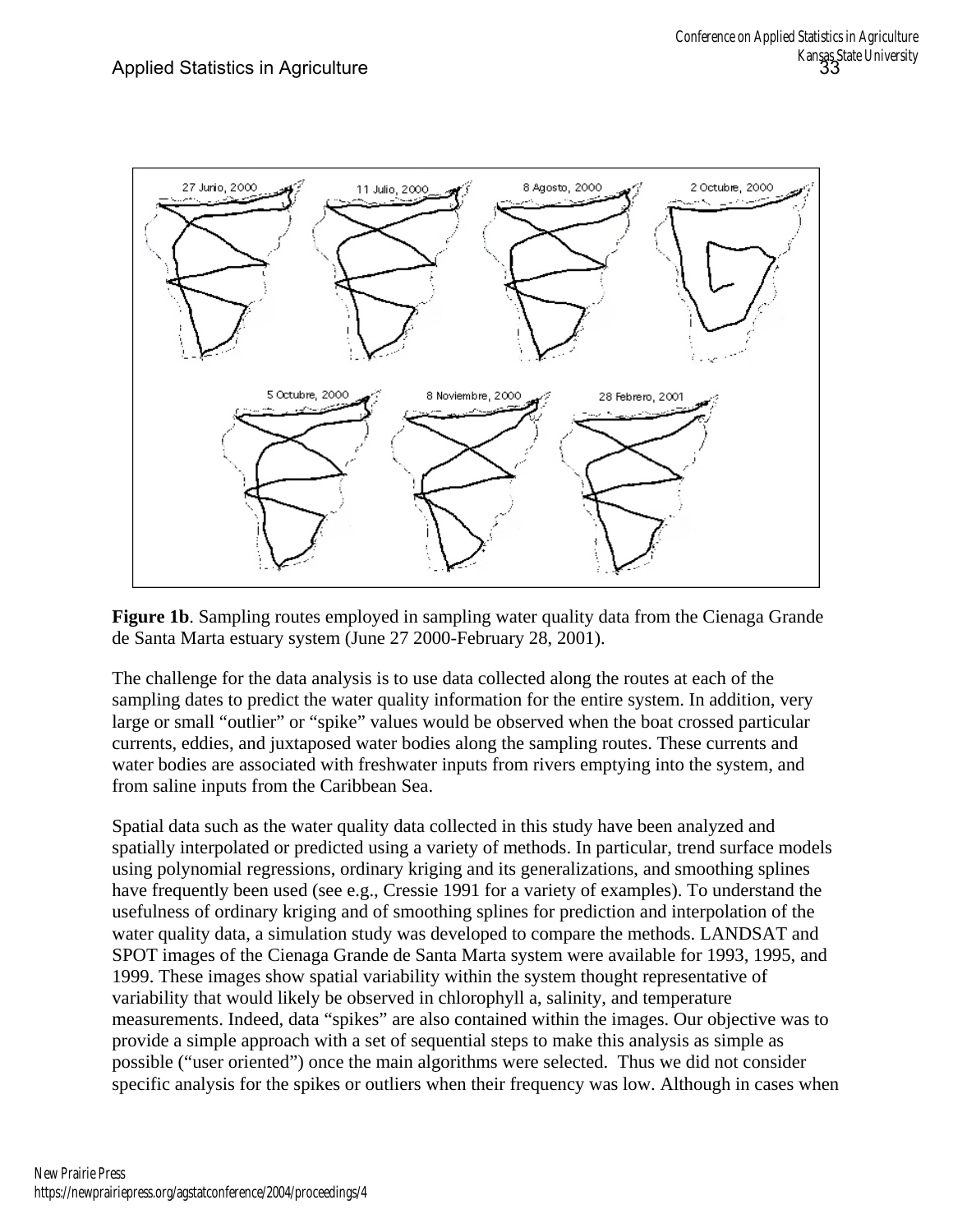this frequency of outliers/spikes is high further analyses (post-stratification, de-trending) might need to be included.

## **2. Simulation Methods**

Reflectance values were sampled from each geo-referenced SPOT 1993, LANDSAT 1995, and LANDSAT 1999 image. Although the images do not represent true replicates since each image was captured during large scale climatic events (El Niño Southern Oscillation/La Niña), each image still represents a point of reference to assess changes in reflectance at a regional scale for each individual date. This inter-annual variability is part of the system behavior and needs to be incorporated in the analysis. Each sampling route (19 routes) was superimposed upon each image and the reflectance for the nearest pixel to each sampling point along each route was retrieved. Thus, the satellite image was treated as "ground truth" data, and the superimposed routes were used to provide simulated samples representing the original water quality samples. An example of such a sampled route is given in Figure 2.



**Figure 2**. Sampled log standardized reflectance values using the route of November 19, 1999.

A square grid of 2500 points was also placed over each image and the reflectance value at each grid point was obtained. These points would serve as target points for prediction and evaluation of the estimation methods. Any grid points that fell outside of the Cienaga Grande system were excluded. Predictions were made to each grid point and mean square prediction errors were computed for comparisons among routes and between analysis methodologies for each image. Data were analyzed on the observed and log-transformed scales, and with and without the outlier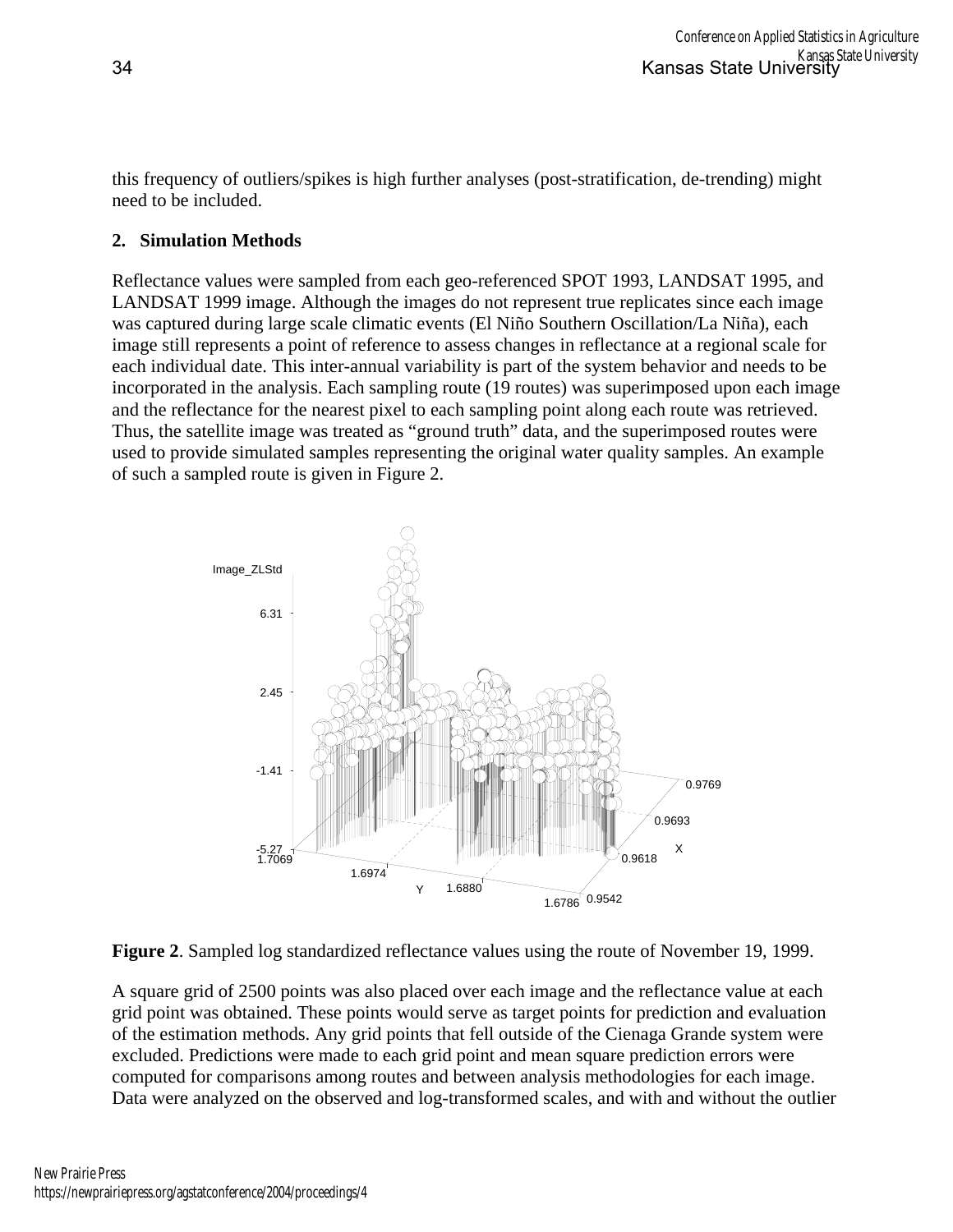or "spike" data included. Outliers were detected as points outside of the outer fence of a box-plot of all of the reflectance values in the sampled route.

PROC VARIOGRAM of the SAS System was used to estimate empirical robust variograms for the sampled track data. Exponential and spherical variogram models were then fit to the empirical robust variograms using PROC NLIN, though we have reported only the results using the exponential variogram herein, as there were not great differences between kriging predictions between the variogram types. An example fitted variogram is given in Figure 3.



**Figure 3**. Fitted exponential and spherical variogram models superimposed upon the robust empirical variogram. Only the exponential variogram was used in this simulation study.

Resulting parameter estimates of the variogram models were then passed to PROC MIXED for kriging prediction to the grid points assuming a constant mean structure. PROC TPSLINE was used to fit thin-plate smoothing splines to the surface generated from each of the sampling routes. Default procedure settings were used to control the fit of the spline models to the data. By default TPSLINE selects its smoothing parameter using generalized cross validation, and the order of the derivative for the penalty function for the penalized least-squares estimate is max(2,  $INT(d/2)+1$ , where d is the number of smoothing variables (SAS Institute Inc. 2005).

In addition, characteristics of each sampling route or track were computed and included the number of sample points in the track, the total length of the track (sum of all track segment lengths), and the largest nearest neighbor distance from grid points to track points. It was thought that longer tracks and tracks that minimized the largest nearest neighbor distance would tend to have superior prediction properties, and therefore, would provide insight into optimal sampling designs with respect to track layouts.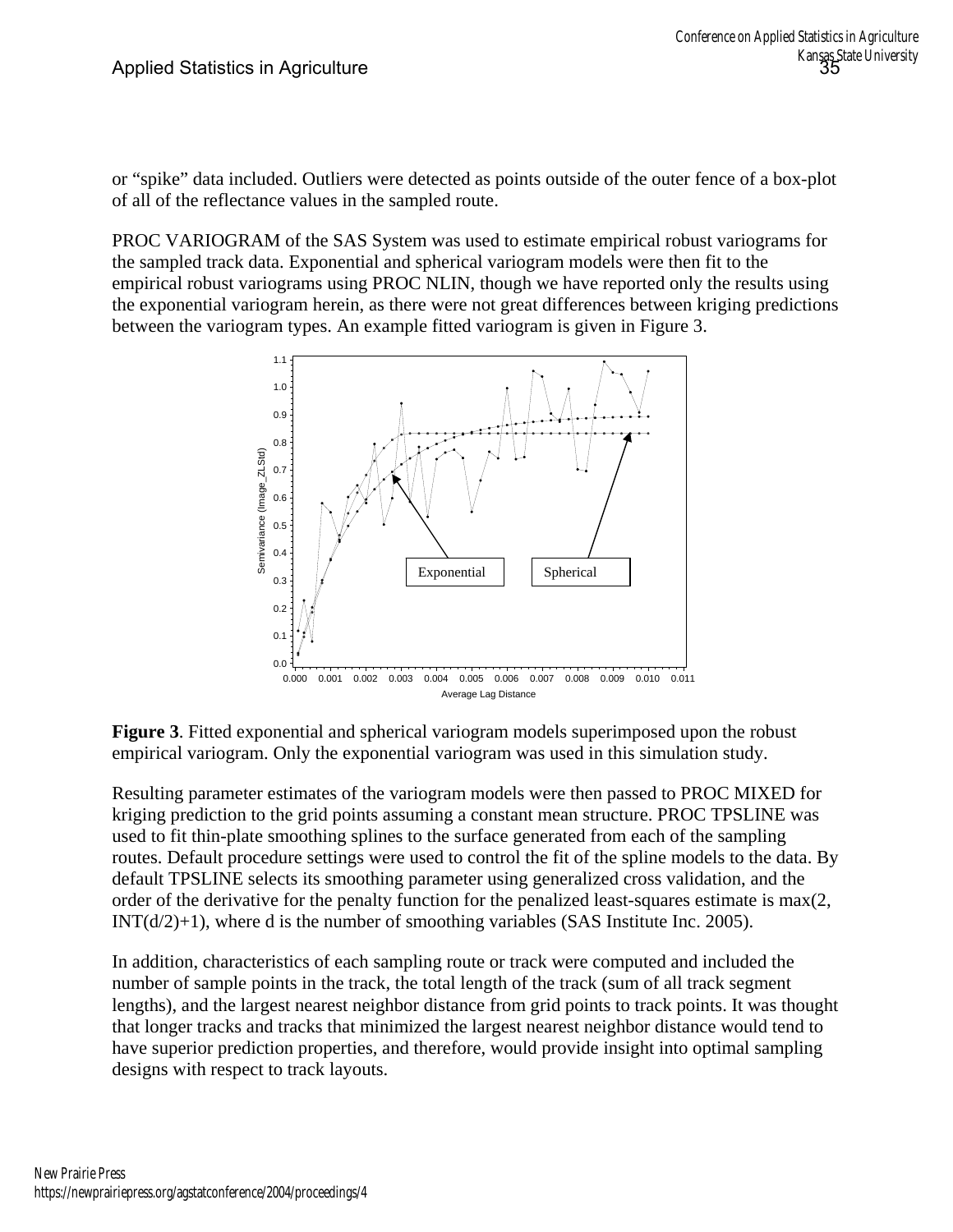## **3. Results**

Predictions based upon the log transformed data appeared much superior to those using the untransformed data when rescaled. Results herein will focus upon the predictions using the log transformed data. In general, predictions from either method that did not exclude outliers from the training data sets (Table 1) had considerably larger prediction errors than when the outliers were excluded (Table 2). The predictions produced using the thin-plate splines tended to produce a more complex surface than when using kriging (Figure 4).



**Figure 4**. Kriging (left) and thin-plate smoothing spline (right) predictions of reflectance for the LANDSAT 1999 image using the November 19, 1999 sampling route.

The kriging estimator produced more consistent results (similar mean-squared errors of prediction) across the different sampling tracks when sampling from the same image, than did the thin-plate smoothing spline predictor. For the 1993 and 1995 images with outliers included, the sampling route of 02OCT2000 produced a very large prediction error relative to other routes for the thin-plate smoothing spline, while the kriging estimator showed little variation in prediction performance for this route when compared to the other routes. Note that this route is quite different in its spatial arrangement relative to the other routes (Figure 1b).

The mean-squared errors of prediction from the various routes, images, and prediction methods were then related to the route characteristics. No associations were noted between the meansquared prediction errors and route characteristics. It was thought that the maximum nearest neighbor distance of the grid points to the track might be most important though the observed relationship was noisy (Figure 5).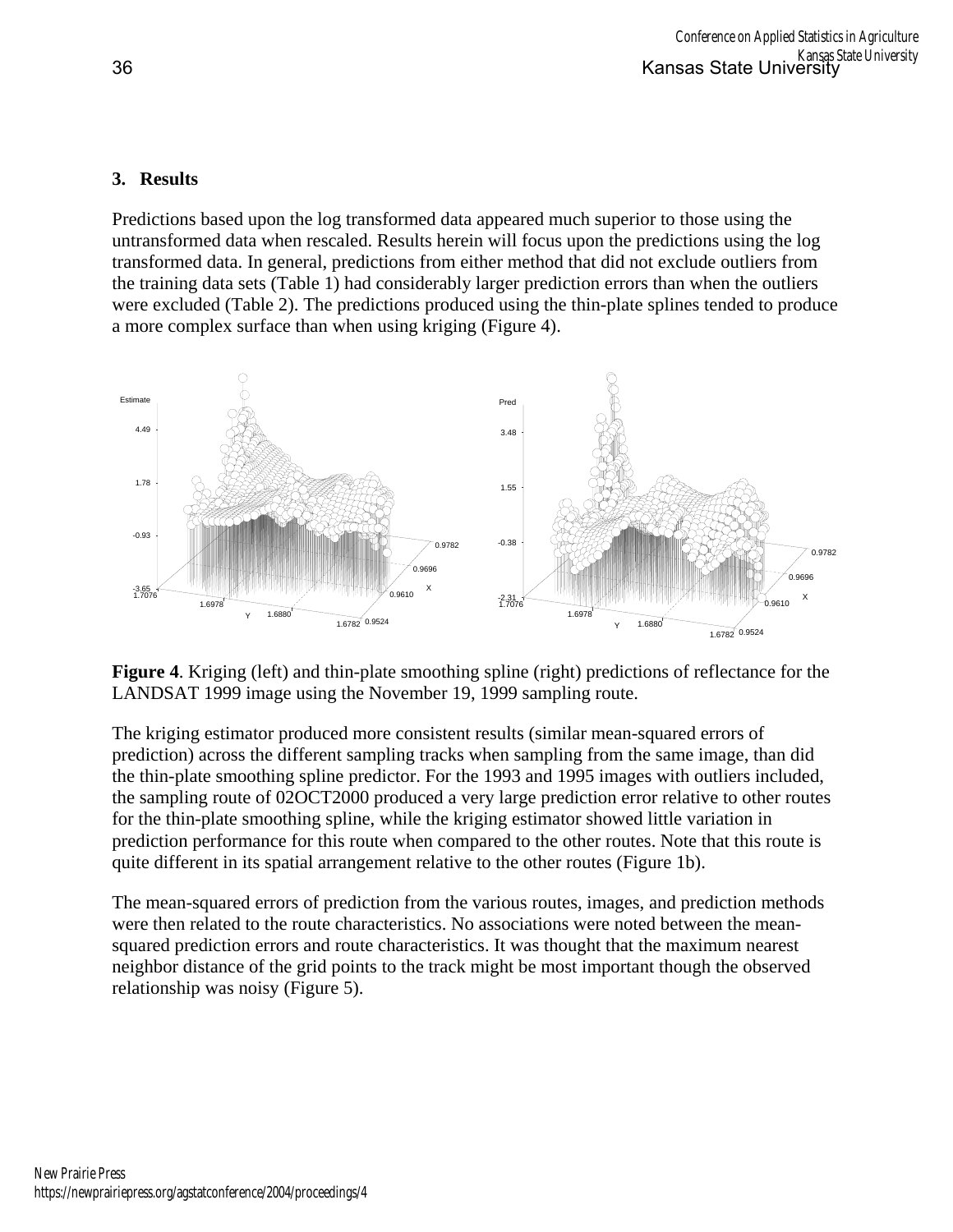

**Figure 5**. Mean-squared prediction error of kriging and thin-plate smoothing spline predictors for the 1999 LANDSAT image using all routes as a function of the maximum nearest neighbor distance of the grid points to the sampled route points. Outliers were excluded from the route data prior to the computation of the predicted values.

## **4. Discussion**

The water quality data collected during the actual study contains outliers or "spikes" at irregularly-spaced intervals along the sampled routes. The same phenomenon was observed when sampling from the SPOT and LANDSAT images. The results from this simulation study suggest that removing these outliers prior to surface prediction is important in order that the major surface trends are correctly predicted. Further the thin-plate smoothing spline predictions appeared to be more sensitive to the outliers than those of the kriging estimator. Alternative models will need to be explored if prediction of the "spike" process is desired. Overall the kriging estimator outperformed the thin-plate smoothing spline estimator for surface prediction for the routes and images considered in this study. Ramsay (2002) proposes a penalized smoothing bivariate finite-element process to deal with interior holes and irregular boundaries and found that his technique worked better than thin-plate splines for two examples that he considered. These sampling routes do leave holes in the domain and the boundaries are somewhat irregular. Thus, the finite-element technique of Ramsay (2002) should be investigated for these data. O'Connell and Wolfinger (1997) found little difference between the performance of kriging and thin-plate spline predictors in their simulation study, though both of these methods outperformed polynomial trend-surface models. Laslett (1994) contends that kriging never performs worse than splines, but that sometimes it greatly outperforms spline prediction. He finds that the sampling regime determines when they are similar or when kriging will work much better, and states that clustered sampling sites favor the kriging estimator over splines. Our study supports the findings of Laslett (1994) and strongly suggests that analyses and future sampling routes be based upon kriging estimation. Local kriging and detrending methods, including post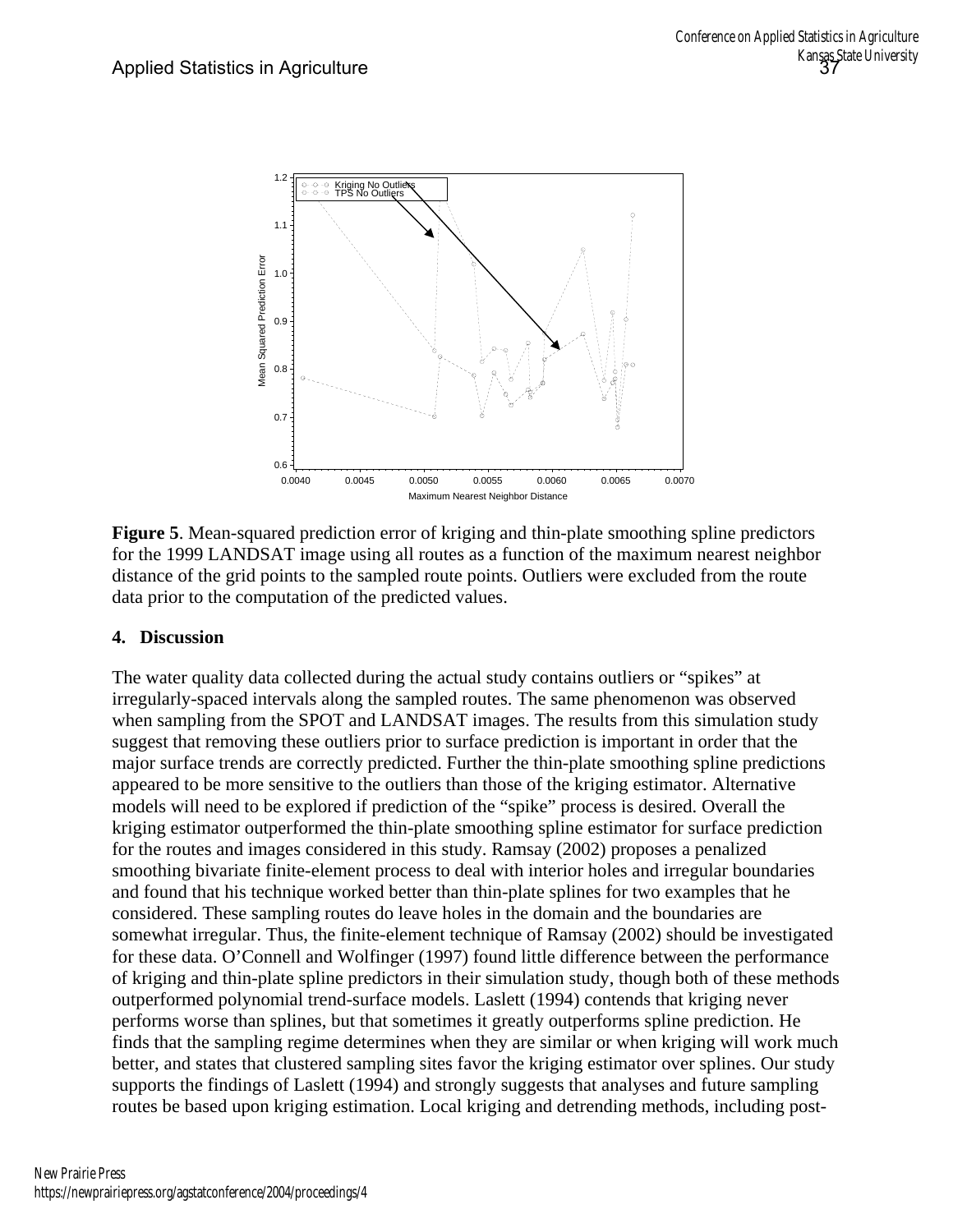stratification, warrant study as well as we are predicting over a large geographic area relative to the spatial scale of sampling.

Track or route characteristics such as length of track, number of points in the sample, and maximum nearest neighbor distance of the grid points to the sampled route points appear not to be associated with prediction performance. However, the track layouts are all quite similar and so alternative tracks not employed in the actual survey should be added into this simulation study. It appears that the spline estimator is much more sensitive to the route taken than is the kriging estimator, though the characteristics measured do not indicate the exact nature of this relationship.

## **5. Summary**

The use of sampled satellite imagery to mimic intense spatially-acquired water quality data appears to generate data that have characteristics much like observed water quality data, including outliers and rapidly changing contours. This known imagery data is then used to help validate approaches to data analysis that practitioners of precision-sampled water quality data are likely to use. Our findings suggest that an ordinary kriging approach using a robust variogram estimate is more likely to result in smaller mean square prediction errors than would a spline fitted surface to the data. Additional research into optimal sampling trajectories with respect to these estimation methods, and exploration of other spatial modeling methodologies is needed to help identify the most robust approaches for this type of data.

### **6. References**

Cressie, N. 1991. *Statistics for Spatial Data.* John Wiley & Sons, Inc., New York, N.Y., 900pp.

- Laslett, G. M. 1994. Kriging and splines: an empirical comparison of their predictive performance in some applications. *J. Amer. Statist. Assoc.* 89 (426), 391-400.
- O'Connell, M. A. and R. D. Wolfinger. 1997. Spatial regression models, response surfaces, and process optimization. *J. Comp. and Graph. Statistics* 6 (2), 224-241.
- Ramsay, T. 2002. Spline smoothing over difficult regions. *J. R. Statist. Soc. B* 64, part 2, 307- 319.
- Rueda, M. 2001. Spatial distribution of fish species in a tropical estuarine lagoon: a geostatistical appraisal. *Mar. Ecol. Prog. Ser.* 222, 217-226.
- SAS Institute, Inc. 2004. *SAS OnlineDoc 9.1.3*. SAS Institue, Cary, NC. http://support.sas.com/onlinedoc/913/docMainpage.jsp.
- Twilley, R. R., Rivera-Monroy, V. H., Chen, R., Botero, L. 1998. Adapting an ecological mangrove model to simulate trajectories in restoration ecology. *Marine Pollution Bulletin* 37: 404-419.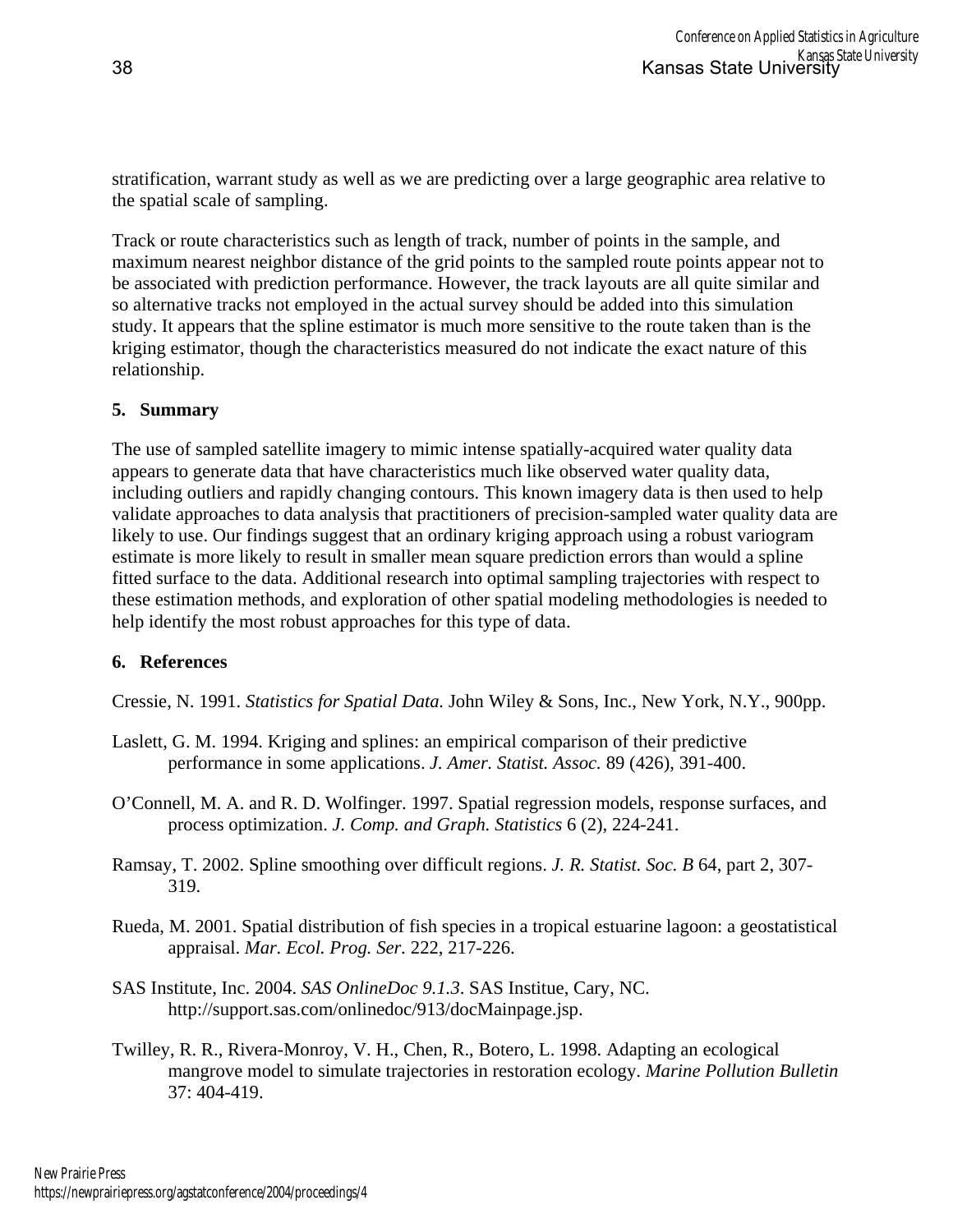| Sampling<br>Route<br>Date | Kriging<br><b>MSPE</b><br>1993 | <b>TPS</b><br><b>MSPE</b><br>1993 | Kriging<br><b>MSPE</b><br>1995 | <b>TPS</b><br><b>MSPE</b><br>1995 | Kriging<br><b>MSPE</b><br>1999 | <b>TPS</b><br><b>MSPE</b><br>1999 |
|---------------------------|--------------------------------|-----------------------------------|--------------------------------|-----------------------------------|--------------------------------|-----------------------------------|
| 19-Mar-99                 | 0.962                          | 1.242                             | 1.820                          | 1.815                             | 0.819                          | 0.830                             |
| 10-Sep-99                 | 1.558                          | 2.459                             | 2.212                          | 2.424                             | 0.939                          | 1.418                             |
| 25-Oct-99                 | 2.003                          | 1.855                             | 3.021                          | 3.183                             | 0.962                          | 1.562                             |
| 19-Nov-99                 | 2.423                          | 5.642                             | 2.575                          | 2.902                             | 0.954                          | 2.511                             |
| 15-Dec-99                 | 1.675                          | 1.710                             | 2.622                          | 2.527                             | 0.807                          | 1.078                             |
| $14$ -Jan- $00$           | 1.923                          | 7.721                             | 2.670                          | 2.538                             | 0.835                          | 3.138                             |
| 10-Feb-00                 | 1.319                          | 1.962                             | 2.722                          | 3.218                             | 1.010                          | 2.618                             |
| 29-Mar-00                 | 3.012                          | 2.762                             | 2.714                          | 2.888                             | 1.301                          | 1.383                             |
| 8-Apr-00                  | 3.187                          | 3.431                             | 3.009                          | 3.485                             | 1.282                          | 1.624                             |
| $10-Apr-00$               | 2.590                          | 2.784                             | 2.252                          | 2.216                             | 1.207                          | 1.499                             |
| $27-Apr-00$               | 1.447                          | 11.316                            | 2.372                          | 2.672                             | 0.933                          | 5.170                             |
| $9-May-00$                | 3.518                          | 3.413                             | 2.780                          | 2.821                             | 1.426                          | 1.705                             |
| $27$ -Jun- $00$           | 3.005                          | 2.951                             | 2.373                          | 2.555                             | 1.275                          | 1.379                             |
| $11-Jul-00$               | 3.408                          | 3.279                             | 2.727                          | 2.566                             | 1.310                          | 1.437                             |
| $8-Aug-00$                | 2.665                          | 3.841                             | 2.664                          | 2.620                             | 1.234                          | 1.852                             |
| $2$ -Oct-00               | 2.749                          | 21.290                            | 2.743                          | 4.288                             | 0.915                          | 5.167                             |
| $5-Oct-00$                | 2.486                          | 2.416                             | 2.653                          | 2.845                             | 1.259                          | 1.379                             |
| 8-Nov-00                  | 2.313                          | 2.790                             | 2.445                          | 2.437                             | 1.316                          | 1.984                             |
| 28-Feb-01                 | 2.237                          | 2.460                             | 2.636                          | 2.570                             | 1.123                          | 1.342                             |

**Table 1**. Mean-squared prediction error (MSPE) for kriging and thin-plate smoothing spline (TPS) predictors for the 1993, 1995, and 1999 satellite images for the 19 sampling routes using log transformed reflectance and including outliers in the analysis.